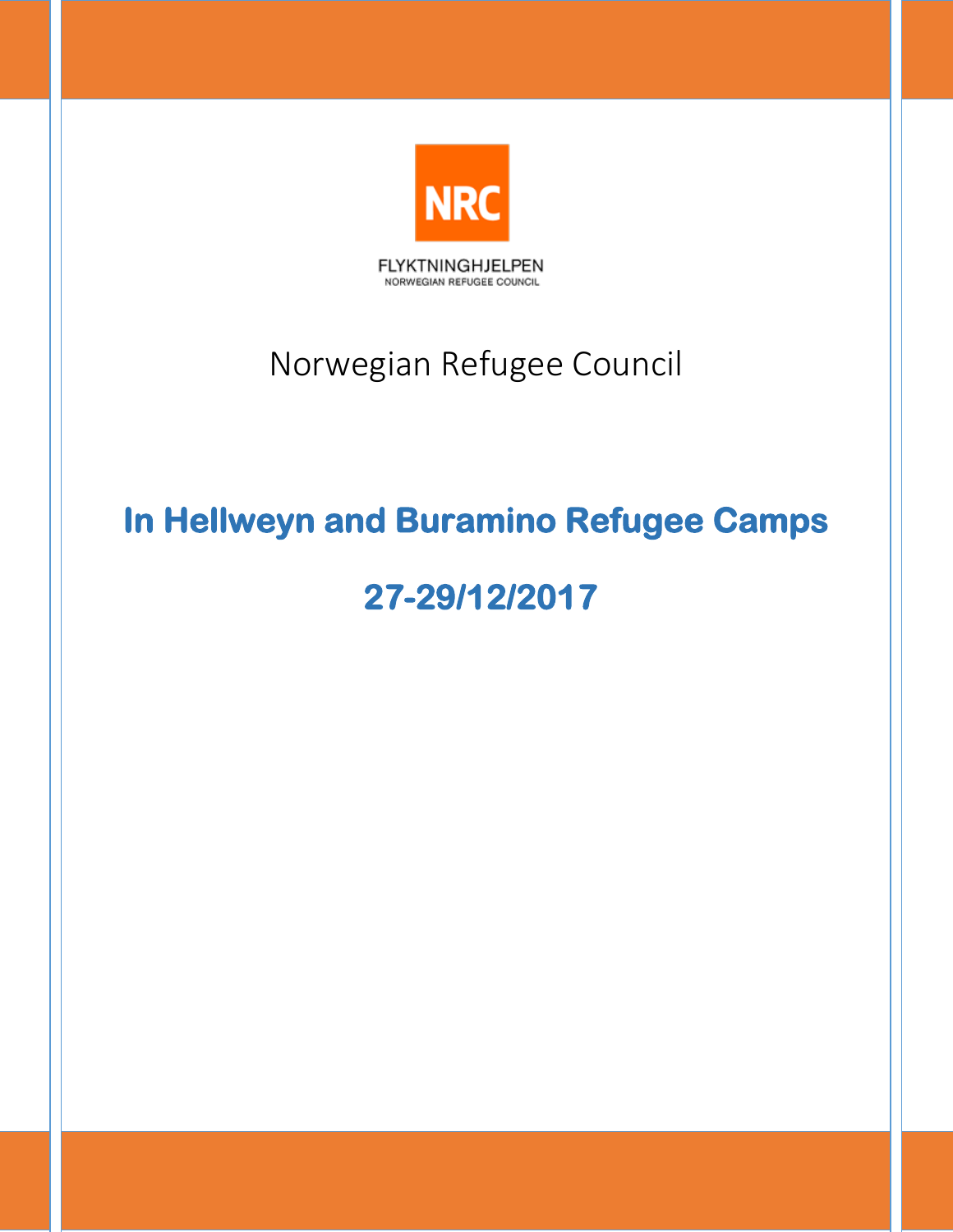## Contents

| 1.   |  |  |  |  |  |
|------|--|--|--|--|--|
|      |  |  |  |  |  |
| 1.2. |  |  |  |  |  |
| 2.   |  |  |  |  |  |
|      |  |  |  |  |  |
|      |  |  |  |  |  |
|      |  |  |  |  |  |
|      |  |  |  |  |  |
| 2.3  |  |  |  |  |  |
|      |  |  |  |  |  |
|      |  |  |  |  |  |
|      |  |  |  |  |  |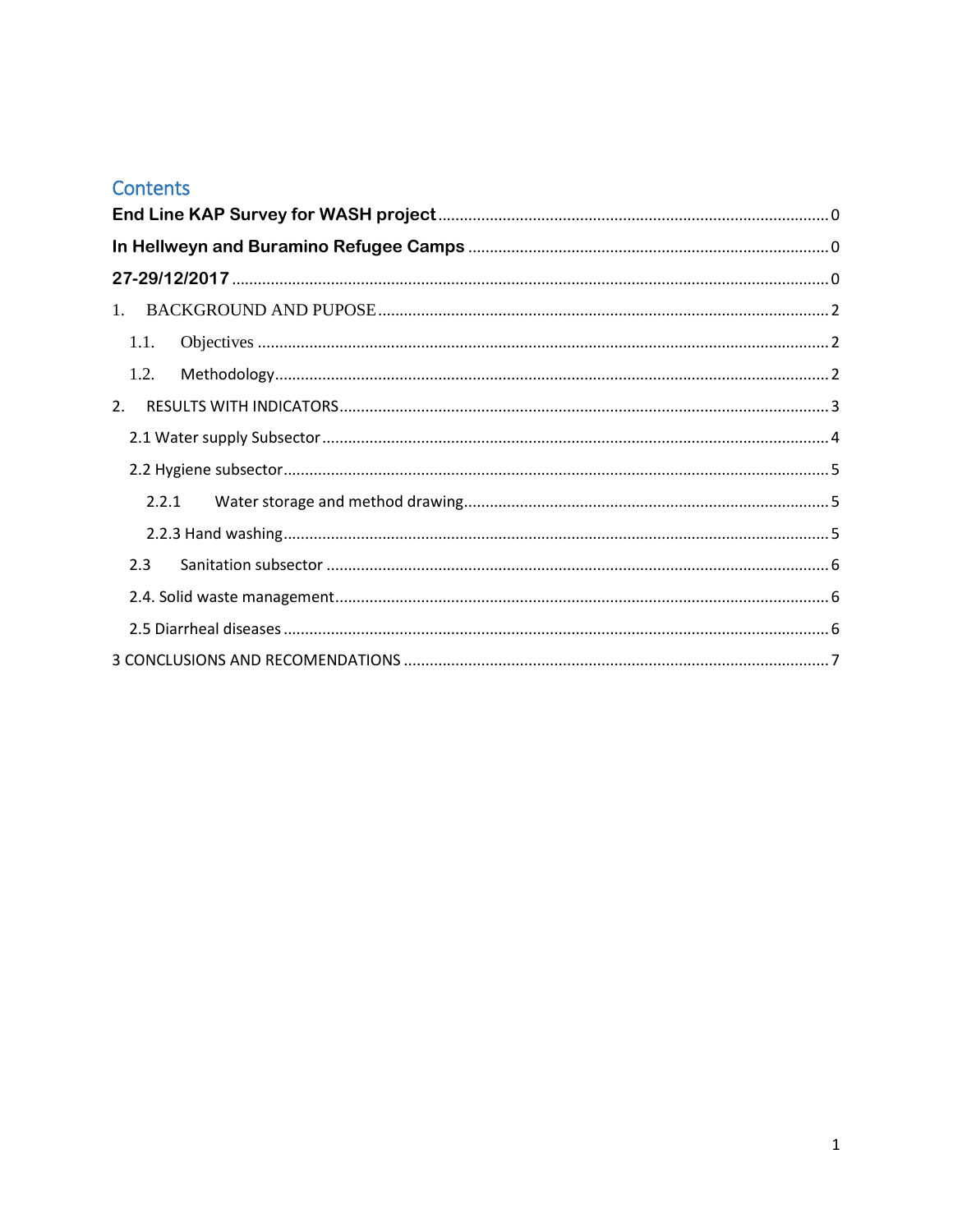#### <span id="page-2-0"></span>1. BACKGROUND AND PUPOSE

 Access to water and sanitation is a fundamental human right and essential to life, health and dignity. Timely and adequate provision of clean water and sanitation services to uprooted people is particularly important, given the vulnerability of their situation. The NRC and UNHCR believe that all refugees, asylum seekers, internally displaced people and returnees should have access to adequate drinking water and basic sanitation facility. Based on the above principle, NRC has carried out a WASH program in Heloweyn and Buramino refugee camps. The program seeks to address the WASH services demand of about 95,705 refugees and 8,793 host community benefeciaries. The system has been designed for 10 years for the population mentioned above together with the predicted population growth. The services that the program aims to provide consist of access to safe and adequate drinking water service, sanitation facilities, solid waste disposal and health promotion. Norwegian Refugee Council (NRC) started WASH service in Heloweyn and Buramino camps in June2014 and January 2015 respectively. This report will mainly focus on the findings of the survey, recommendations, and methodology used to come up with the below results

#### <span id="page-2-1"></span>1.1. Objectives

 The objective of the present baseline KAP survey that was conducted during December 27 december 29, 2017 are to establish baseline information that will be used to assess the project's achievement at the end of grant period, as well as to assess and prioritize water, hygiene and sanitation related knowledge, behaviors and practices with in the project catchments population. It will be used as an assessment tool to identify and ensure the magnitude of service delivery gabs and barriers to the delivery of quality service and all the out puts are used to feed into the decision making for 2018 project

#### <span id="page-2-2"></span>1.2. Methodology

 In this survey the two camps are considered as two different populations as they are little pit different in terms of WASH status and Hence two different samples will be taken from the respective populations, *populations* are all households living in the respective blocks in the camps (All the refugee) and targeted for interventions of Water, Sanitation, and Hygiene promotion project. The estimated number of target beneficiaries is 95,705 persons excluding host community*.*  The basic sampling units i.e. elements from which required information are ascertained are *households* and the respondents are female /head, wife or child  $> 15$  years of age/ member of the house hold. Incase if the right person is not available then data was collected from any member in the family to avoid missing and nonresponse rates. In this survey a more conservative value for level of prevalence or coverage i.e 50%, an error risk parameter of 1.96 (that is 95% confidence limits) and a desired absolute precision of 5% is employed to calculate the sample size and hence a total 400 HHs were included in the sample. The survey employed Systematic random sampling in which the first house is selected using computer generated random number and the other through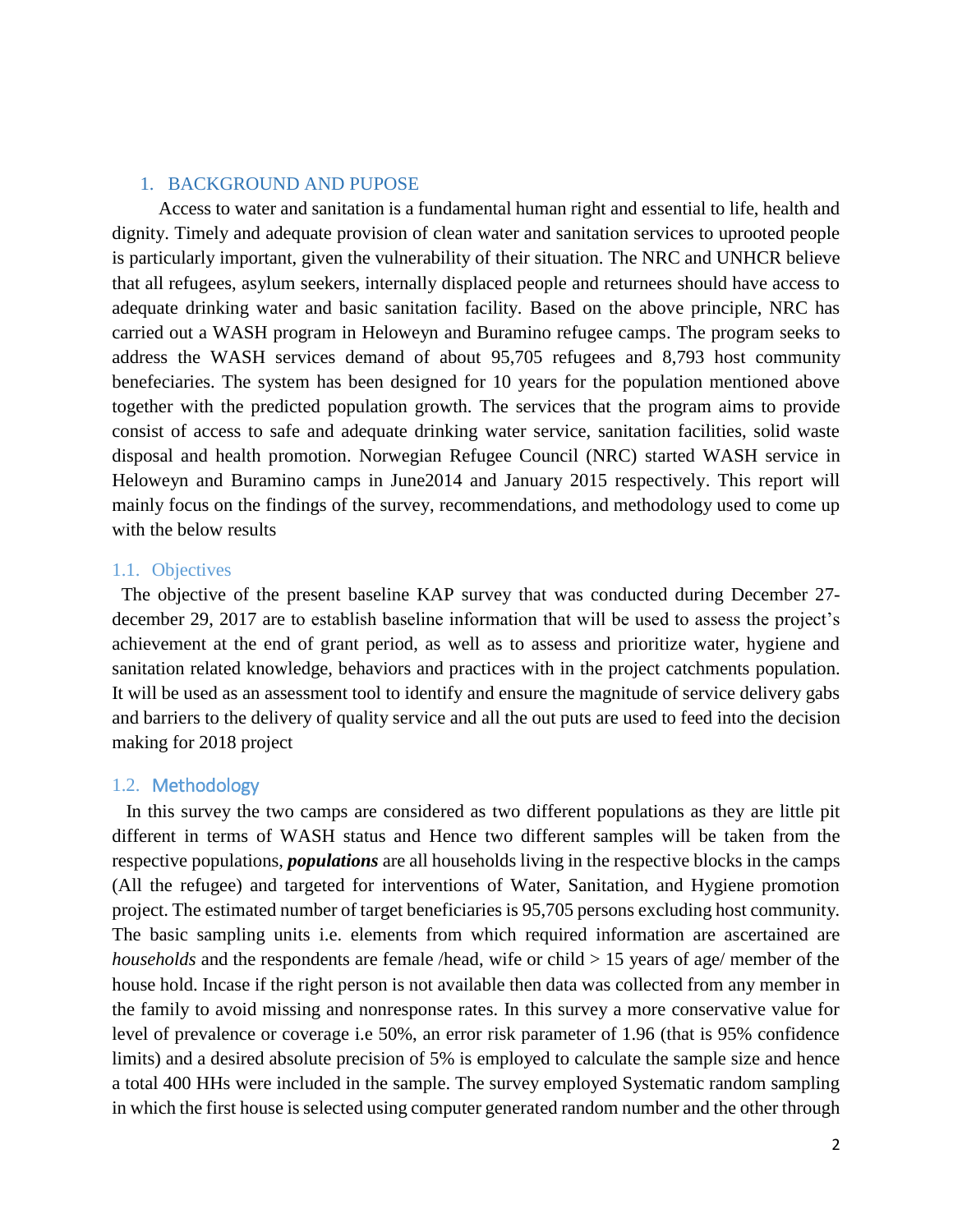systematic way. The KAP survey uses pretested Questionnaire. The questionnaire consists of close ended and observational questions on water, sanitation, hygiene knowledge, behavior & practices. Each questionnaire is estimated to take approximately 30 minutes to complete. Strict quality control was planned and utilized to ensure that data are valid and accurate.

## 2. RESULTS WITH INDICATORS

<span id="page-3-0"></span>A total of 196 households were surveyed and data are collated and analyzed using Excel. Detailed results are found in the Excel file and the following table summarizes the findings

| S.N            | <b>Indicators</b>                                                             | <b>Units</b>         | <b>Mean</b>           |                       |
|----------------|-------------------------------------------------------------------------------|----------------------|-----------------------|-----------------------|
|                |                                                                               |                      | <b>Bur-amino</b>      | Heloweyn              |
| $\mathbf{1}$   | 1. Family Size                                                                | % of<br>households   | 5.7(95% CI: 5.7±0.31) | 5.9(95% CI: 5.9±0.34) |
| $\overline{2}$ | Percentage of HHs with access to safe drinking water(water<br>taps)           | % of<br>households   | 100%(95% CI: 100%±0)  | 100%{95%CI:100%±0%}   |
| $\overline{3}$ | Number of HHs within 500m radius from the water source                        | $%$ of<br>households | 100%(95% CI: 100%±0)  | 100%{95% CI: 100%±0%} |
| 4              | Number Of HHs within 200m radius from the water source                        | $%$ of<br>households | 98(95% CI: 98%±1%)    | 100%{95% CI: 100%±1%} |
| 5              | Number of households reported consuming <15l/p/d                              | % of<br>households   | 11(95% CI: 11%±3%)    | 1%(95% CI: 1%±3}      |
| 6              | Number of households reported consuming >20l/p/d                              | % of<br>households   | 32 %(95% CI: 32%±5%)  | 77%(95% CI: 77%±4 }   |
| $\overline{7}$ | Number of HHs who reported to wait <20 minute                                 | % of<br>households   | 82 % (95% CI: 82%±5%) | 77%(95% CI:77% ±4 }   |
| 8              | Number of HHs who reported to wait <15 minute                                 | $%$ of<br>households | 67 % (95% CI: 67%±4%) | 92%(95% CI:92% ±4 }   |
| 9              | Number of HHs who are satisfied with water quality                            | $%$ of<br>households | 97%(95% CI: 97%±1%)   | 99%(95% CI:99% ±2 }   |
| 10             | Number of HHs who have separate container for storing<br>drinking water       | % of<br>households   | 59 %(95% CI: 59%±4%)  | 60%{95% CI: 60%±5%}   |
| 11             | Percentage of HHs who at least cleans their water container<br>once in a week | % of<br>households   | 77 % (95% CI: 77%±4%) | 93%{95% CI: 93%±5%}   |
| 12             | Proportion of HHs with safe water storage                                     | % of<br>households   | 91 % (95% CI: 91%±4%) | 92%{95% CI: 92%±3%}   |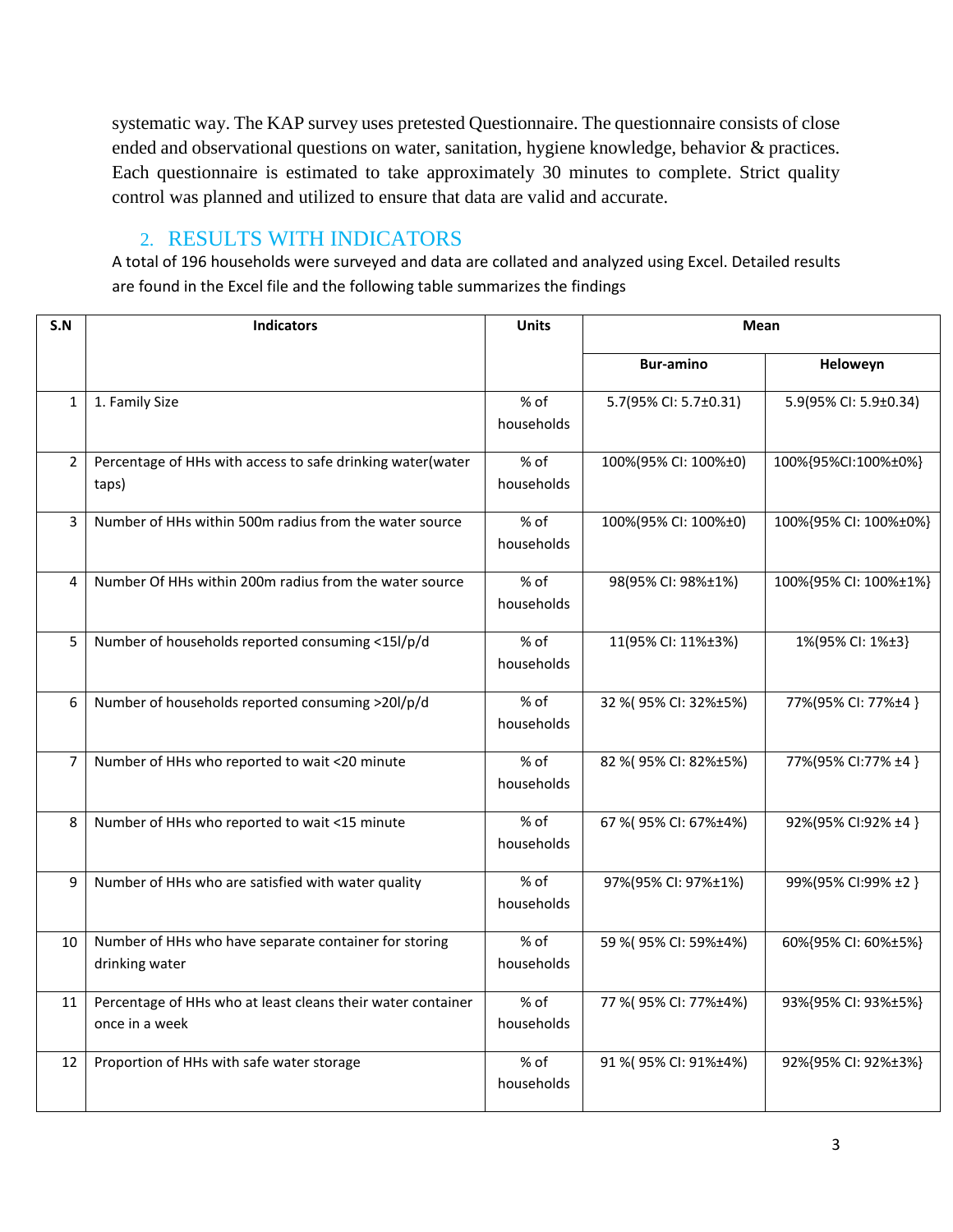| 13 | Households who recalls at least three critical times of hand<br>washing                  | % of<br>households   | 86 % (95% CI: 86%±3%)  | 92%{95% CI: 92%±5%}   |
|----|------------------------------------------------------------------------------------------|----------------------|------------------------|-----------------------|
| 14 | percentage of HHs who wash their hands with water and<br>soap or Ash                     | $%$ of<br>households | 53 % (95% CI: 53%±2%)  | 69%{95% CI: 69%±4%}   |
| 14 | Percentage of Household with access to Handwashing<br>container for Handwashing          | % of<br>households   | 65 % (95% CI: 65%±4%)  | 87%{95% CI: 87%±4%}   |
| 15 | proportion of HHs with Rubbish in the yard                                               | % of<br>households   | 8 % (95% CI: 8%±4%)    | 3%{95% CI: 3%±3%}     |
| 16 | Percentage of HHs with clean yard and no feaces around                                   | % of<br>households   | 93 % (95% CI: 92%±2%)  | 98%{95% CI: 98%±1%}   |
| 17 | Percentage of respondents who present soap for hand<br>washing                           | % of<br>households   | 67 % (95% CI: 67%±3%)  | 54%{95% CI: 54%±4%}   |
| 18 | percentage of HHs who cleans their latrine at least once in a<br>week                    | % of<br>households   | 75 % (95% CI: 75%±2%)  | 99%{95% CI: 99%±1%}   |
| 19 | proportion of households with access to latrines                                         | % of<br>households   | 100 %(95% CI: 100%±0%) | 100%{95% CI: 100%±0%} |
| 20 | percentage of HHs with at least one case of diarrhea for the<br>last 2weeks              | % of<br>households   | 3 % (95% CI: 4%±2%)    | 1%{95% CI: 2%±0%}     |
| 21 | percentage of HHs who can recall at least two message on<br>diarrheal disease prevention | % of<br>households   | 63 % (95% CI: 63%±4%)  | 75%{95% CI: 75%±2%}   |
| 22 | percentage of HHs who can recall at least one message on<br>diarrheal disease prevention | $%$ of<br>households | 82 % (95% CI: 82%±1%)  | 91%{95% CI: 91%±4%}   |
| 23 | percentage of HHS who burn or properly dispose solid<br>waste into Half drum             | $%$ of<br>households | 74 % (95% CI: 74%±3%)  | 86%{95% CI: 86%±3%}   |
| 24 | percentage of respondents who received Hygiene messages                                  | % of<br>households   | 85 % (95% CI: 85%±2%)  | 92%{95% CI: 92%±4%}   |

## <span id="page-4-0"></span>2.1 Water supply Subsector

 The result of KAP survey shows that 100% of the respondents in Heloweyn and Buramino are using water from water taps with an easy access of 200m as indicated by the table above, more over 82% of respondents in Buramino and 99% of Heloweyn confirmed that the waiting time is less than 20 minutes. Observations during data collection indicated that water was clear with less than 5 NTU and 98% of the respondents have shown satisfaction with the water quality. Respondents who reported to have separate water storage containers were 59% and 60% in Heloweyn and Buramino respectively. The problem here is that there is need for more jerycans for water storage and it partly reflects that the water is reliable and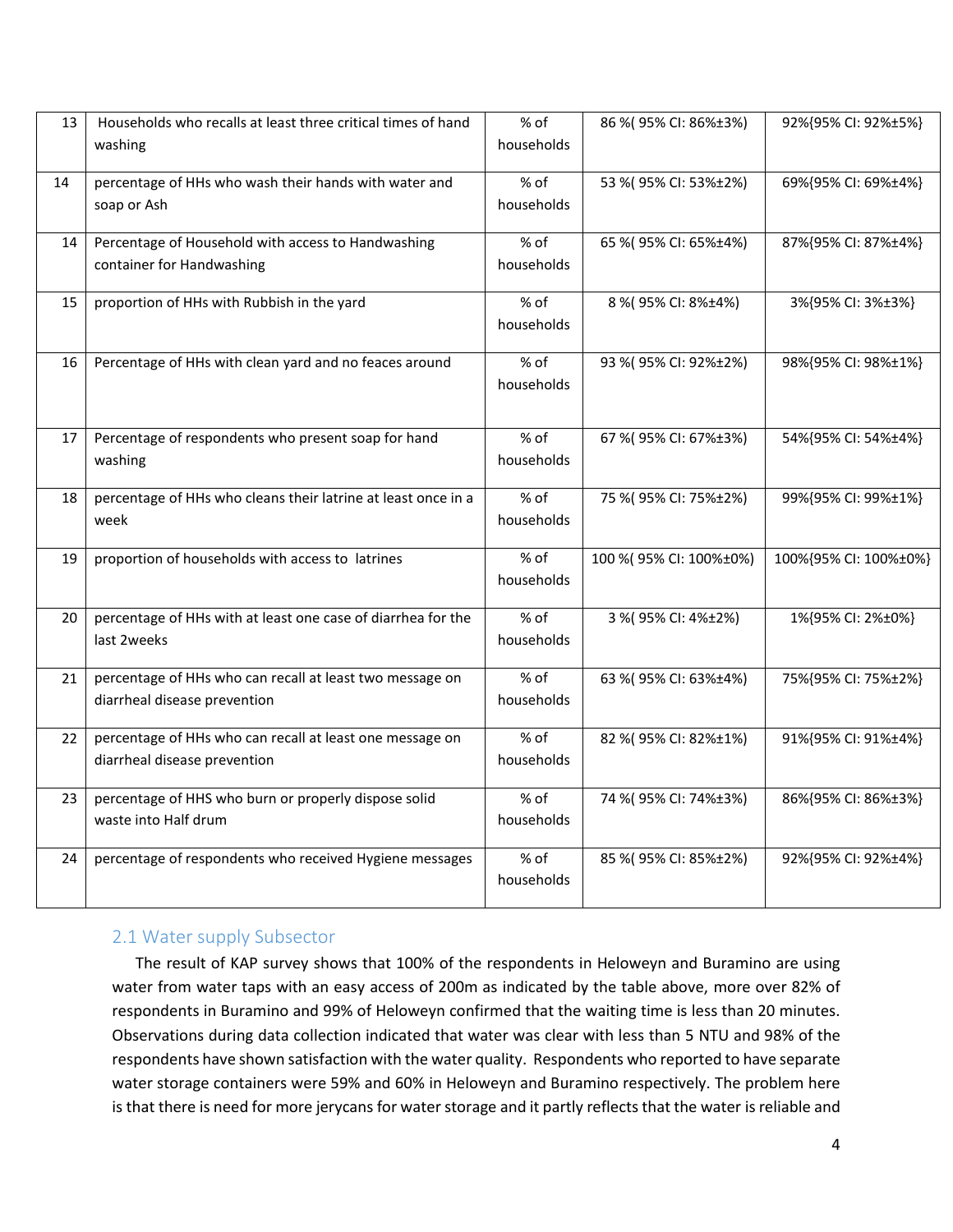of sufficient quantity. Women; 83% in Heloweyn and 81% Buramino) and children :( 15% in Heloweyn and 16 in Buramino) are exclusively responsible in fetching the w



#### <span id="page-5-0"></span>2.2 Hygiene subsector

 In this report hygiene refers to the way water is treated and stored and generally safe water chain management. It also includes the proportion of people who either have the knowledge or practice of: correct hand washing, prevention and control of diarrheal diseases, effective water treatment, and cleanliness of latrine, bathing units, water points and proper food hygiene. Hygiene messages focusing on different WASH topics reached to 91% in Buramino and 98% in Heloweyn through House to house visits

#### <span id="page-5-1"></span>2.2.1 Water storage and method drawing

 Those who have claimed to store drinking water separately was 59% in Buramino and 60% in eloweyn , however, 95% respondents of those who stores water separately used safe water storage (narrow mouthed container with lid) all most all of these containers were clean and 77% of Buramino respondents and 93% of Heloweyn reported to clean water containers once in a week. Majority of these people used detergents to clean their water containers. Method of drawing water was not considered as more than 94% of storage containers in both camps were Jerycan having narrow mouth making pouring as the only means of drawing water from these containers

## <span id="page-5-2"></span>2.2.3 Hand washing

Only Hand washing at critical times were included in the data as other times has no immediate and statistically significant result in prevention of feco-oral transmitted diseases. There are five critical times of hand washing and a person is considered to have the knowledge of hand washing in this context if and only if she/he recalls minimum three of the critical times as a result 86% of the Buramio respondents and 92% of Heloweyn had knowledge of hand washing and 53% of interviewee in Buramino and 61% of Heloweyn reported to wash their hands with water and Soap or Ash while (45% in Buramino and 39% in Heloweyn) HHs who claimed that they to wash their hands, said they wash with only water which is not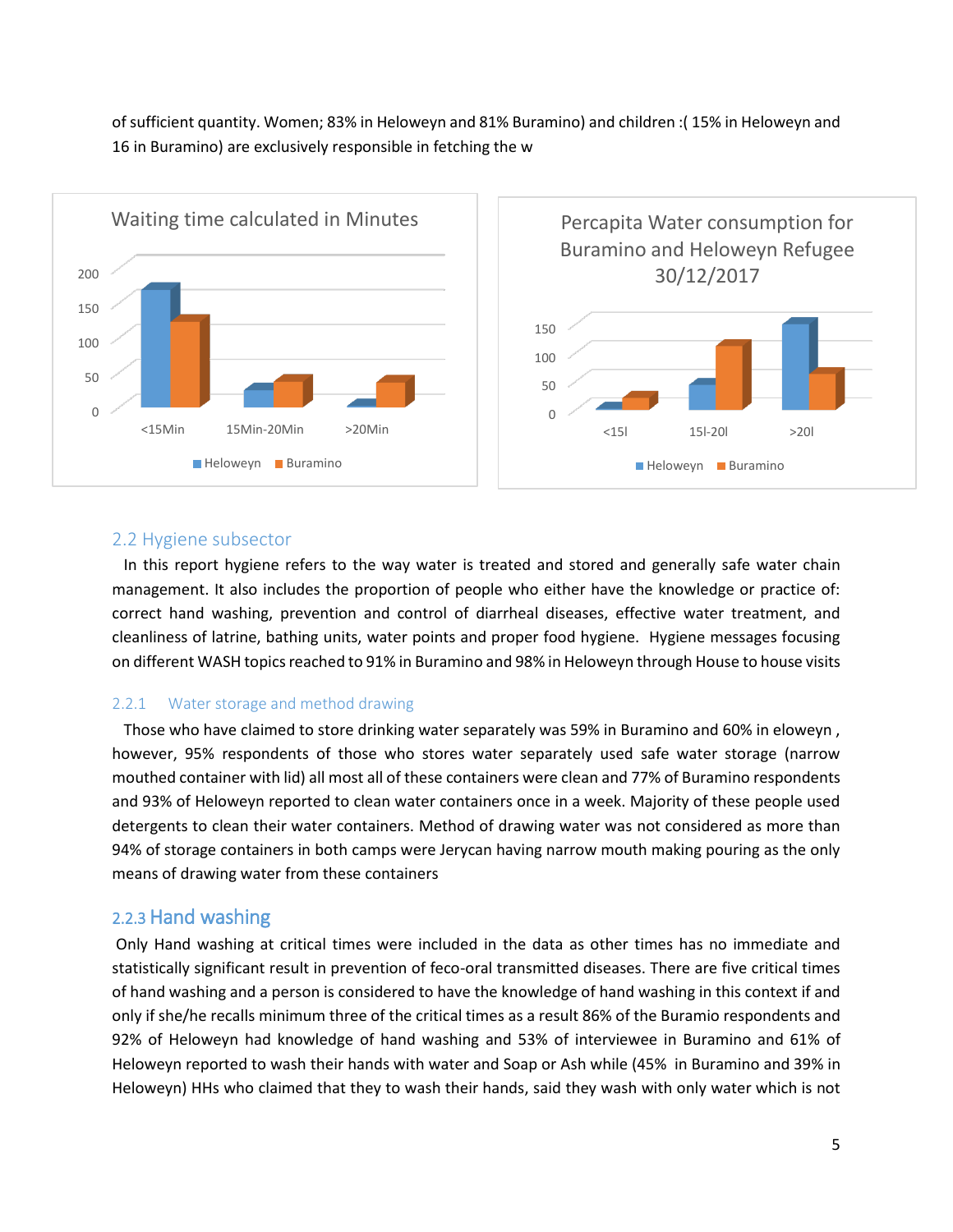effective, moreover not more than 36 % of those claimed to wash their hands with soap presented Soap in Both camps. It means those who have knowledge of hand washing are not all practicing, this suggests only provision of knowledge does not automatically lead to effective practice but should be coupled with regular soap distribution.



## <span id="page-6-0"></span>2.3 Sanitation subsector

All data on sanitation involves use of latrine for defecation and cleanliness of latrine, here latrine means either households or communal latrines regardless of sharing status. 100% of the respondents claimed to have been using latrine for defecation. Interviewers also used observations to check the cleanliness of the latrines and in this case discovered that 99% of Heloweyn respondents and 75% of Buramino used clean latrines with no or few flies. Some of the UDDT had cockroaches. However, the result has shown that 100% of Heloweyn and 99% of Buramino respondents are satisfied with the design of the latrines. 93% of the sampled HHs in Buramino and 98% of Heloweyn had clean yard with no feaces and there was no single HHs with members defecating outside.

## <span id="page-6-1"></span>2.4. Solid waste management

The proportion of respondents who claims to burn and safely dispose solid waste is around 74% for Buramino and 86% for Heloweyn while Observations of the team indicated that 7% and 3% of the HHs in Buraminono and Heloweyn respectively had Rubbish in their yard this may request distribution of temporary solid waste storage containers

## <span id="page-6-2"></span>2.5 Diarrheal diseases

 Diarrheal diseases are caused by interplay of many factors of which WASH Activities plays the largest part and hence one of the impact indicators. But what is worth mentioning is that there are cases attributed to non-WASH related factors. Diarrheal disease prevalence in the Sampled HHs is 2% and those